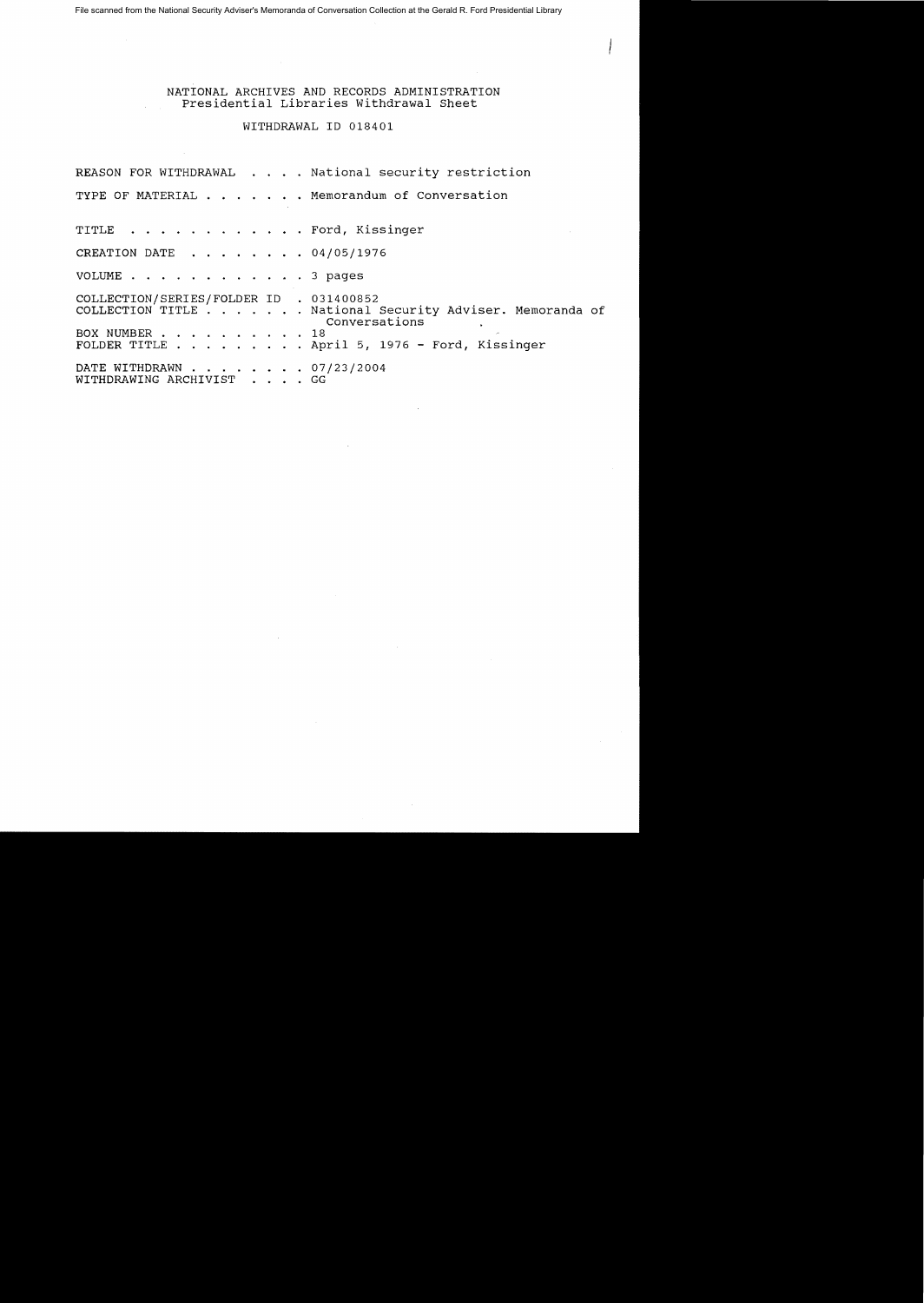## NATIONAL ARCHIVES AND RECORDS ADMINISTRATION Presidential Libraries Withdrawal Sheet

WITHDRAWAL ID 018402

REASON FOR WITHDRAWAL . . . . National security restriction TYPE OF MATERIAL . . . . . . Memorandum of Conversation TITLE . . . . . . . . . . . . Ford, Kissinger DESCRIPTION . . . . .. .. Draft CREATION DATE  $\ldots$ , . . . . 04/05/1976 VOLUME . . . . . . . . . . . . 4 pages COLLECTION/SERIES/FOLDER ID . 031400852 COLLECTION/SERIES/FOLDER ID . 031400852<br>COLLECTION/SERIES/FOLDER ID . 031400852<br>COLLECTION TITLE . . . . . . National Security Adviser. Memoranda of Conversations BOX NUMBER . . . . . . 18 FOLDER TITLE . . . . April 5, 1976 - Ford, Kissinger rolber IIILe . . . . . . . . . . April 5, 13<br>DATE WITHDRAWN . . . . . . . . . 07/23/2004<br>WITHDRAWING ARCHIVIST . . . . GG